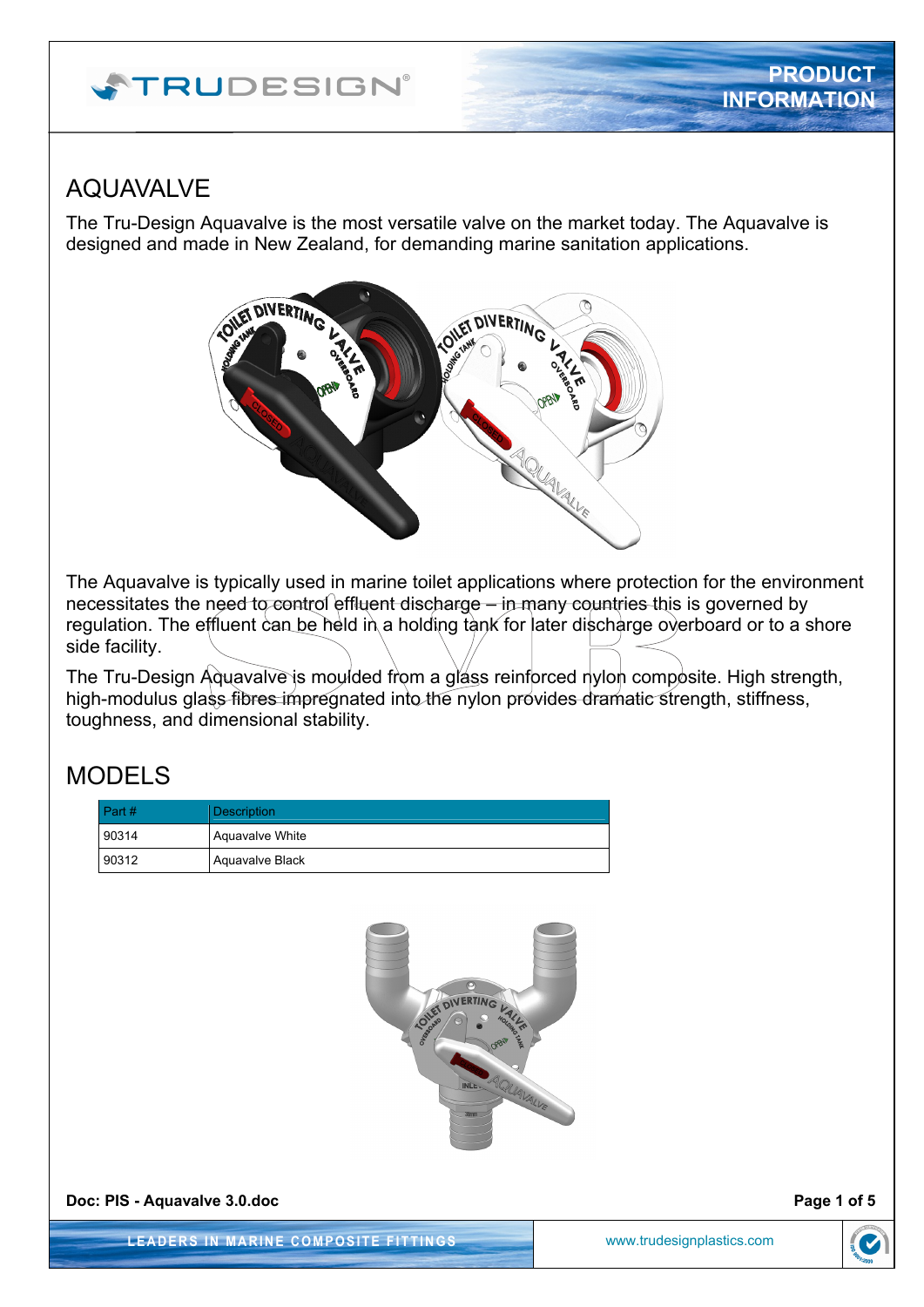

### INTERNATIONAL STANDARDS

Sewage entering our waterways and oceans has become a problem faced in many areas.

Legislation forbidding the dumping of marine waste has been in place in areas such as the Great Lakes (USA) for many years. With 124 countries now party to MARPOL 73/78 Annex IV for ships, smaller vessels are now being targeted. Legislation in many countries now dictates the use of holding tanks near shore, or in defined areas.

By installing a diverting valve, the user has the ability to hold sewage when required by law, and can pump directly overboard when allowed.

The Aquavalve has the ability to be locked to comply with local legislation.

## KEY FEATURES

| <b>Feature:</b>                                                                                      |                                                                                                                                                                                                                                  |
|------------------------------------------------------------------------------------------------------|----------------------------------------------------------------------------------------------------------------------------------------------------------------------------------------------------------------------------------|
| Manufactured from a glass reinforced<br>nylon composite                                              | High strength and light weight.                                                                                                                                                                                                  |
| Stainless steel fasteners                                                                            | Will not corrode in salt laden air.                                                                                                                                                                                              |
| Easy installation                                                                                    | With a range of straight, 90° and 120° tails, and two seal<br>options, plumbing in confined spaces is made easy.                                                                                                                 |
| Clear and easy to understand labeling<br>of positions                                                | OPEN (in gréen) when the handle is turned. The operator<br>knows exactly what direction the flow is going in.<br>Valve handles have a red "closed" arrow. The operator<br>knows exactly what direction the flow is not going in. |
| Handle position lockable                                                                             | Legislation in some regions require the overboard<br>discharge handle to be locked into the holding tank<br>position when in 'no discharge' zones                                                                                |
| Available in black or white                                                                          | Fits in with colour schemes in plumbing areas allowing<br>easy identification of components.                                                                                                                                     |
| Pressure tested                                                                                      | All valves are pressure tested to ensure quality and safety<br>in respect to sealing and operation.                                                                                                                              |
| Silicon seal                                                                                         | The Aquavalve® is the only valve on the market today<br>with smooth movement and an excellent seal with good<br>wear resistance.                                                                                                 |
| Composite spanner included                                                                           | Avoids using pipe wrenches that gouge the fitting.<br>Facilitates access in tight places.                                                                                                                                        |
| Fascia plate on standard model can be<br>removed to reveal simple "open - open<br>- inlet" labeling. | Where product is not used for marine toilets, all toilet<br>references are removed.                                                                                                                                              |
| Large operating temperature range                                                                    | Suitable for all marine environments, from -40°C to<br>$+110^{\circ}$ C                                                                                                                                                          |

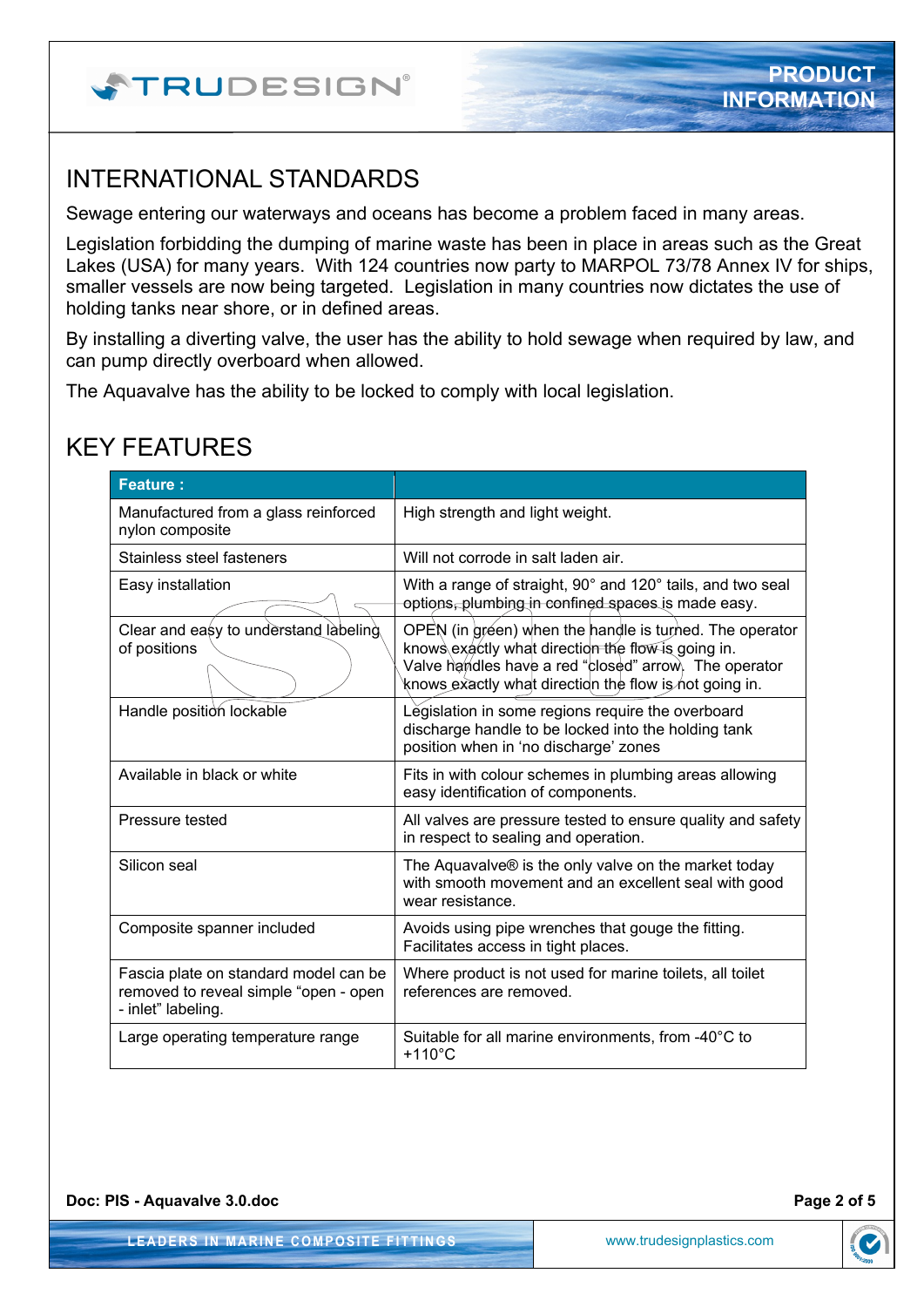# **ATRUDESIGN®**

#### SPECIFICATIONS

The Aquavalve is designed to withstand the rigors of marine toilet operation.

The Aquavalve is resistant to most chemicals used in toilets. Recommendations from toilet manufacturers should be followed with regards to chemicals and lubrication.

As per marine toilet use best practice, all wastes should be fully flushed into the holding tank to reduce the chance of buildup and permeation issues.

The Aquavalve is a diverting valve. The rotor seal is designed to operate under low pressure, and therefore may not be suitable for vacuum toilets depending on the position of the valve relative to the toilet.

### DIMENSIONS

All dimensions in mm. All dimensions nominal.



**PRODUCT**

**INFORMATION**

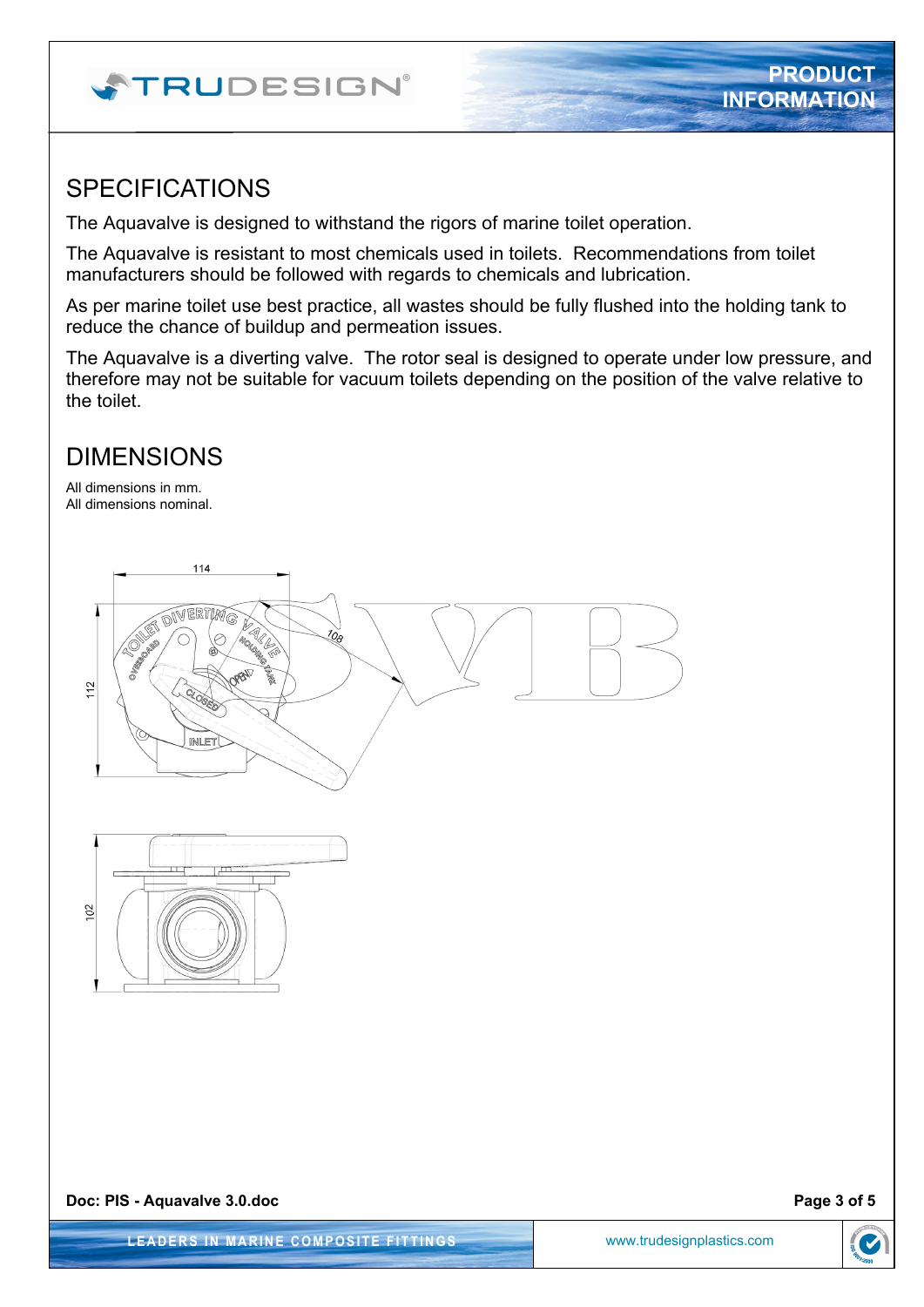

## INSTALLATION

The Tru-Design Aquavalve is the most versatile valve on the market today. Full Installation instructions are supplied with each Aquavalve.



A large range of Tails is available to suit individual plumbing layouts, and piping sizes. When combined with the seals supplied, fittings can be oriented to suit the confined spaces encountered in marine plumbing.



For the full range of Accessories see *PIS – Aquavalve Accessories*

The reversible fascia allows added flexibility when installing. Set up the plumbing, and then install the fascia to suit.